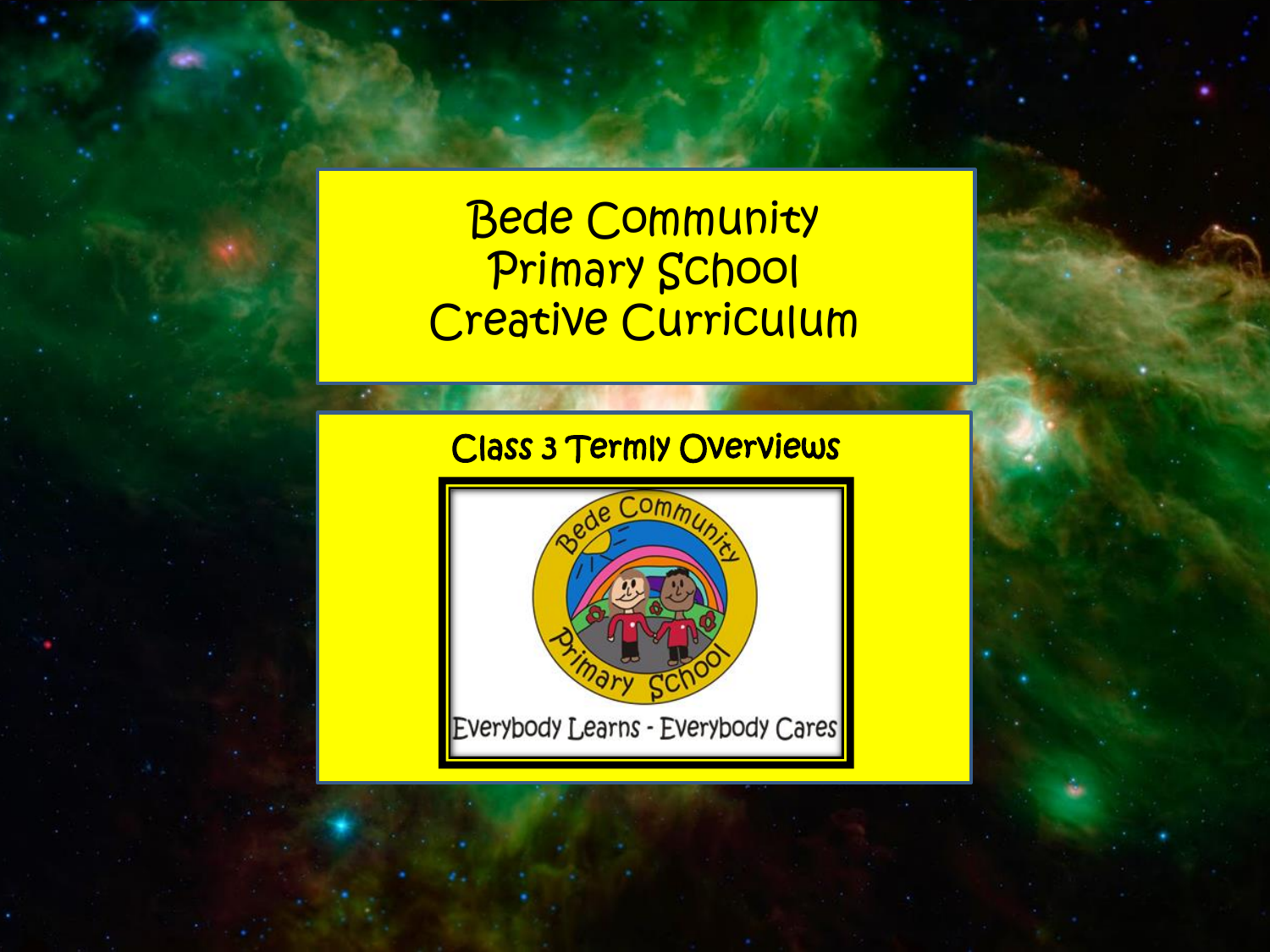During this topic children will begin to explain how the world around them works and develop their understanding of geography and materials in particular. It is themed around a fantastic story which will enthral the class.

Force arrows will begin to be used as a concept for the children to label forces and begin to compare the strengths of forces. In DT the children will begin to pay more attention to planning and considering the materials used in their products which link to harvest at this time of year.

This topic develops upon understanding of the world explored in the first topic. Children are extended by learning about different climates, climate change and the challenges it brings. There are good opportunities for philosophical enquiry when discussing who needs helping in different parts of the world and it provides a base of knowledge before the water topic in Y4.

Learning about different biomes and geographical zones links well to different crops and how they are grown. In science, plants could be grown in class and studied to see their different features and requirements.

#### Autumn 1: Welcome, Iron Man!

Pre-history is a challenging idea for younger children, so the physical timeline is introduced to show how long ago Stonehenge was built. The children will begin to draw historical conclusions by looking at tools and technology in an era and seeing the limitations of that technology as well as the amazing structures which were produced, such as Stonehenge.

By looking at the site, geography skills are developed and applied to our own locale.

In art pupils will explore styles such as cave painting and art themed around hunting for food and create a model henge in DT.

#### Spring 1: Is it my problem? Spring 2: What makes you healthy?

During this topic children are introduced to the 'big picture' model of the human body, finding out about their skeletal and muscular systems. They move on to the digestive system and link this to healthy eating. Building on what they know about how plants and crops are grown, they will develop a healthy meal and consider any healthy changes which

they could begin to make. Through the class text, there is opportunity for philosophical enquiry along the theme of whether healthy food should be cheaper.

This topic also lends itself well to mindfulness, recognising strengths and things to be proud of for a healthy frame of mind.

#### Summer 1: Roman Britain

By recapping the timeline, children can immediately place the Romans in their mind between our lifetimes and the era of Stonehenge. This is a topic with great links to the North East and has tremendous enrichment opportunities with local visits to the Great North Museum and further afield to Vindolanda. Children will develop their geography skills to see how the Roman empire spread across Europe and where major Roman settlements were within Britain. They will compare the physical features within the empire and also identify different types of settlement based upon military or economic power.

From their work in history children will be able to explain why the Romans came to Britain and why Hadrian's wall was built. They will learn about the Roman army, designing shields and forts before visiting an example. This will give them the opportunity to identify evidence of history from fieldwork and develop geographical skills by producing sketch maps of the site visited. This topic will leave them prepared to move into a chronology after the fall of the Roman empire, when they begin learning about Viking and Saxon invasions in Y4.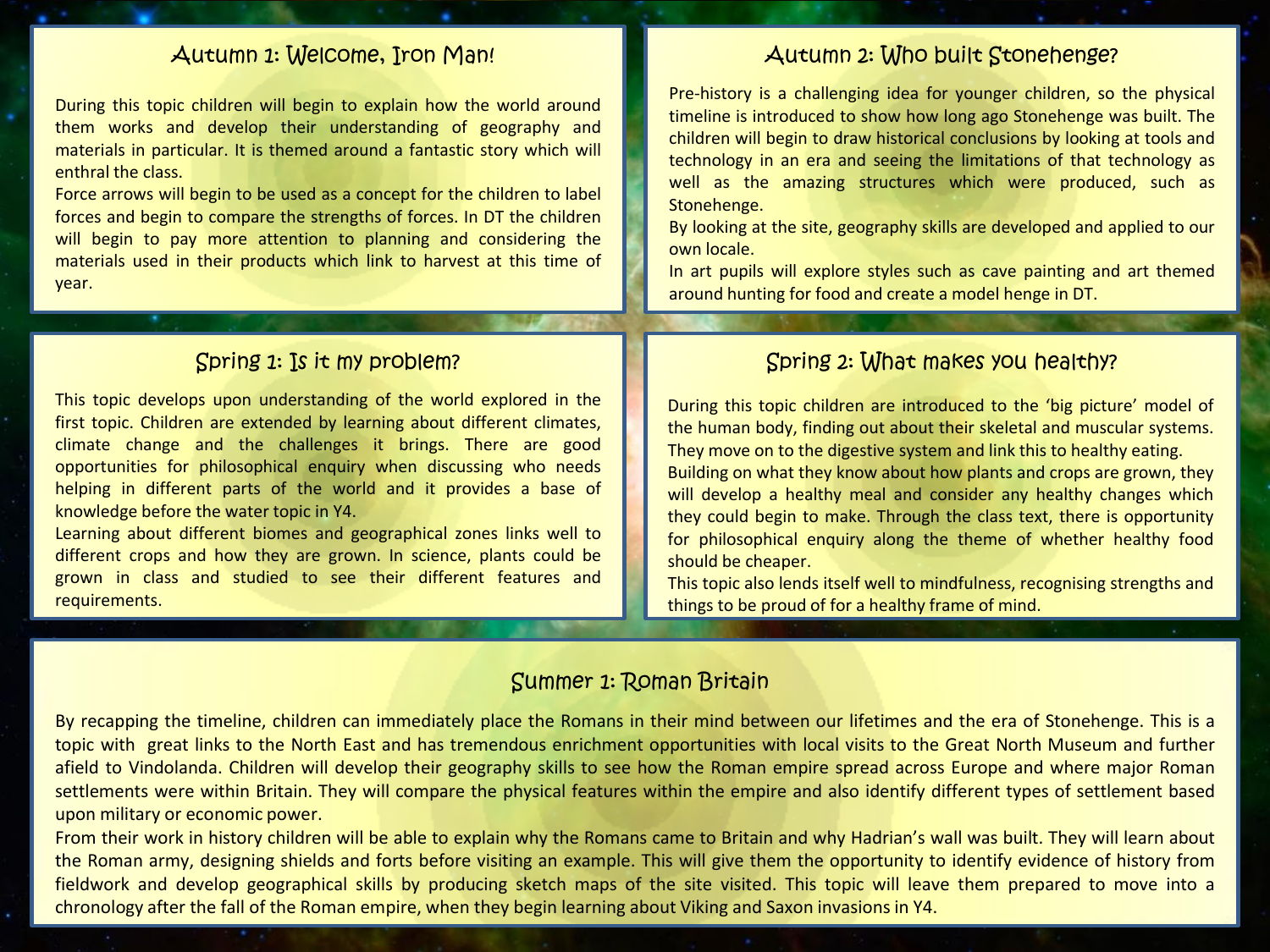$\bullet$ 

#### Class 3 Autumn 1 Welcome, Iron Man

| <b>English links</b><br>Write<br>instructions for<br>the DT game<br><b>Retell the tale</b><br>of The Iron<br><b>Man</b><br>Write a<br>brochure for<br>planet Earth<br>Write a news<br>report about<br>the Iron Man's<br>arrival<br>Maths links<br><b>Measure</b><br>lengths for the<br>planter<br>Read scales on<br><b>Newton meters</b><br>Count plants<br>around<br>school/collect<br>data | Art & Design<br>Watercolour paintings of<br>plants around school grounds<br><b>Painting of different</b><br>landscapes around our planet<br>Digital collages/composite<br>images of photos from around<br>the Earth                               |                                                              | Computing<br><b>Force Blog:</b><br>How to create a wiki or<br>blog online<br>Children develop upon their<br>understanding of how the internet works<br>to create their own blog or wiki page. They<br>will also recap how they stay safe online.<br>Children require laptops or Chromebooks<br>for this topic | Design<br><b>Technology</b><br>Design and make a planter for<br>the Iron Man to plant seeds<br>Prepare a meal for the Iron<br>Man using a range of<br>autumn/harvest foods<br>Make a magnetic paperclip<br>maze game |                                 | <b>NC links</b><br>Ar2/1.1<br>Ar2/1.2<br>Ar2/1.3<br>Co2/1.4<br>Co2/1.7<br>DT2/1.2<br>DT2/1.3<br>DT2/1.4 |
|----------------------------------------------------------------------------------------------------------------------------------------------------------------------------------------------------------------------------------------------------------------------------------------------------------------------------------------------------------------------------------------------|---------------------------------------------------------------------------------------------------------------------------------------------------------------------------------------------------------------------------------------------------|--------------------------------------------------------------|---------------------------------------------------------------------------------------------------------------------------------------------------------------------------------------------------------------------------------------------------------------------------------------------------------------|----------------------------------------------------------------------------------------------------------------------------------------------------------------------------------------------------------------------|---------------------------------|---------------------------------------------------------------------------------------------------------|
|                                                                                                                                                                                                                                                                                                                                                                                              | Geography<br>Identify hemispheres and<br>equator<br>Identify major countries on<br>world map<br>Compare physical features on<br>a world map<br>Know where the UK is on a<br>map of Europe<br>Explain where major cities of<br>the UK are on a map | History<br>This topic does not explicitly link to<br>history |                                                                                                                                                                                                                                                                                                               | <b>Music</b><br>Compose a short piece of<br>music to explain human<br>emotions - different groups<br>could use instruments and<br>sound to represent different<br>ways which humans feel/think                       |                                 | DT2/2.1<br>Ge2/1.1<br>Ge2/1.4<br>Mu2/1.2<br>Mu2/1.5<br>Mu2/1.6<br>PE2/1.1<br>Sc3/4.2<br>Sc4/3.1         |
|                                                                                                                                                                                                                                                                                                                                                                                              | <b>Religious Education</b><br>Christianity<br><b>Jesus' Miracles</b><br>Could Jesus really heal<br>people? What are your<br>thoughts around these<br>miracles? Retell bible stories-<br>did these really happen?                                  | Living in the wider world<br>Games                           | <b>PSHE</b><br><b>PE/Outdoors</b>                                                                                                                                                                                                                                                                             | <b>Science</b><br>Identify push/pull forces<br><b>Understand gravity force</b><br><b>Explore how magnets behave</b><br>Investigate magnetic materials                                                                |                                 | <b>MFL</b><br>Delivered by peripatetic<br>teacher                                                       |
| <b>Key Text (s)</b><br>The Iron Man- Ted Hughes                                                                                                                                                                                                                                                                                                                                              |                                                                                                                                                                                                                                                   |                                                              |                                                                                                                                                                                                                                                                                                               | Invite a craftsperson into school<br>Visit the Centre for Life                                                                                                                                                       | <b>Enrichment Opportunities</b> |                                                                                                         |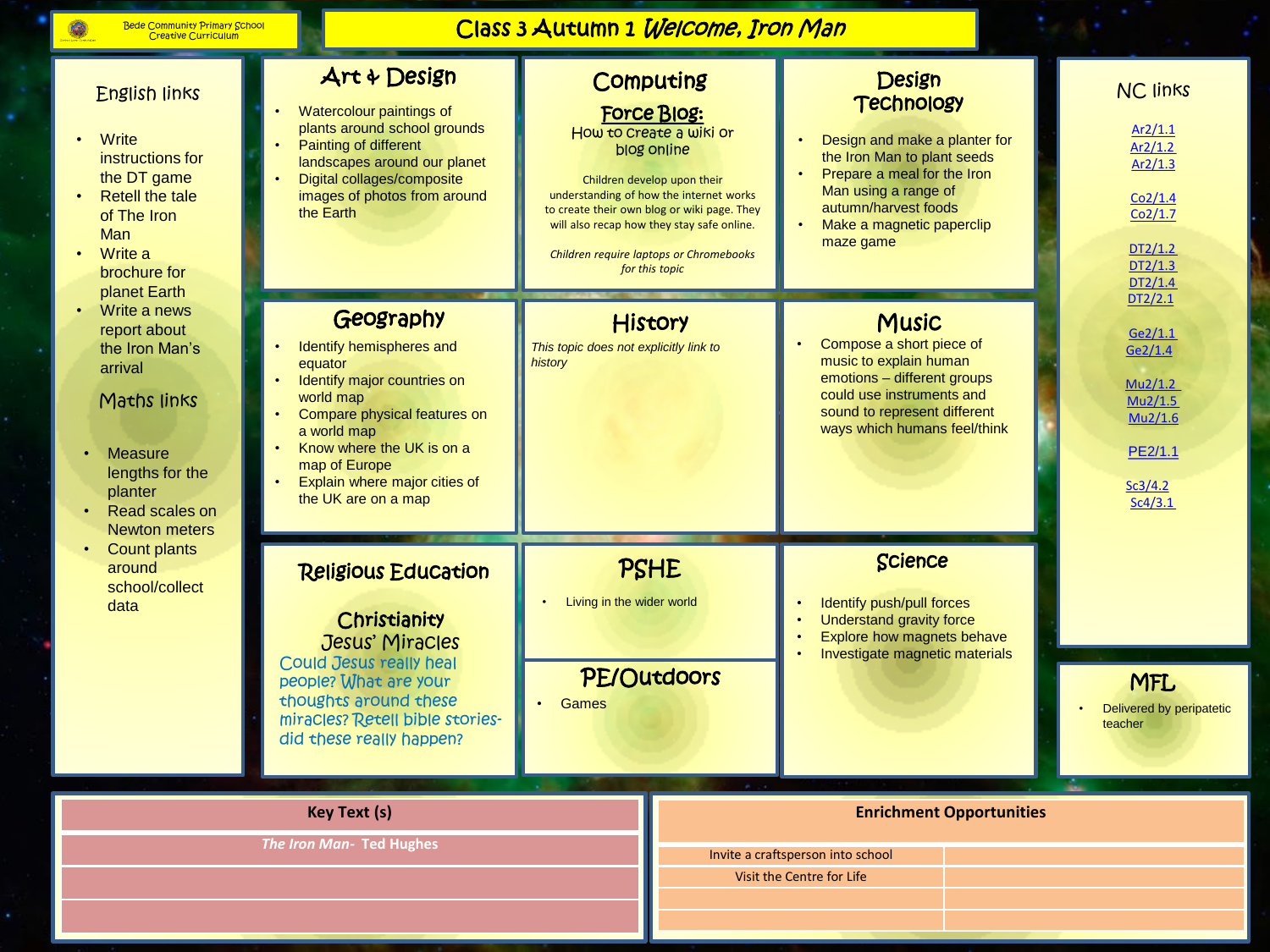$\bullet$ 

## Class 3 Autumn 2 Ancient Britain – Who built Stonehenge?

| <b>English links</b><br>Write a report<br>about<br>Stonehenge<br>Produce a<br>short story to<br>accompany a<br>neolithic<br>painting<br>Write a poem<br>about sunrise<br>at Stonehenge<br>Maths links<br>Calculate<br>distances for<br>stones as they<br>travel<br>$\bullet$<br><b>Weigh different</b><br><b>rocks</b><br><b>Measure water</b><br>$\bullet$<br>as it passes<br>through a filter | Art & Design<br>Sketch pieces of architecture<br>from the Neolithic, bronze and<br>iron ages<br>Produce iron age style<br>paintings of hunting and<br>farming                                                                                                                          | <b>Cave Coding:</b><br>Creating posters, videos and<br>games<br>Children further develop their<br>understanding of algorithms, the<br>importance of specific sequenced<br>instructions. They will write their own<br>algorithms and test for 'bugs' to fix.<br>Children require iPads and BeeBots for this<br>topic | Computing           | Design<br><b>Technology</b><br>Produce a model of<br>Stonehenge<br>Produce a model of an Iron<br>Age hill fort/settlement                                                                                                                                                  |  | <b>NC links</b><br>Ar2/1.1<br>Ar2/1.2<br>Co2/1.1<br>Co2/1.3<br>DT2/1.1a<br>DT2/1.2b<br>DT2/1.3b<br>DT2/1.4a      |
|-------------------------------------------------------------------------------------------------------------------------------------------------------------------------------------------------------------------------------------------------------------------------------------------------------------------------------------------------------------------------------------------------|----------------------------------------------------------------------------------------------------------------------------------------------------------------------------------------------------------------------------------------------------------------------------------------|---------------------------------------------------------------------------------------------------------------------------------------------------------------------------------------------------------------------------------------------------------------------------------------------------------------------|---------------------|----------------------------------------------------------------------------------------------------------------------------------------------------------------------------------------------------------------------------------------------------------------------------|--|------------------------------------------------------------------------------------------------------------------|
|                                                                                                                                                                                                                                                                                                                                                                                                 | Geography<br>Study landscapes and<br>differences between Skara<br><b>Brae settlements and</b><br>Stonehenge in Wiltshire<br>Produce a sketch map of<br>Stonehenge and the key<br>features<br>Produce a sketch map of<br>Bede and use 4 figure grid<br>references to refer to a feature | <b>History</b><br><b>Pre-Roman Britain</b><br>What the Neolithic people of<br>Skara Brae hunted and<br>farmed with<br>Bronze age technology and<br>religion, including the building<br>of Stonehenge<br>How Iron Age people built hill<br>forts and formed kingdoms                                                 |                     | <b>Music</b><br>Listen to music associated<br>with sunrise/dawn<br>Compose a short piece of<br>music for sunrise at<br>Stonehenge                                                                                                                                          |  | Ge2/1.1b<br>Ge2/1.4a<br>Ge2/1.4b<br>Ge2/1.4c<br>Hi2/1.1<br>Mu2/1.1<br>Mu2/1.5<br>PE2/1.1<br>Sc3/3.1a<br>Sc3/3.1b |
|                                                                                                                                                                                                                                                                                                                                                                                                 | <b>Religious Education</b><br>Christianity<br>Christmas<br>Has Christmas lost its true<br>meaning?<br>Hinduism-<br>Divali/Diwali<br>Does celebrating Diwali at home<br>and in the community bring a<br>sense of belonging to Hindu<br>Children?                                        | Health & wellbeing<br><b>Relationships</b><br>Living in the wider world<br>Games<br><b>Gymnastics</b><br>Dig in Forest Area to find<br>soils/rocks                                                                                                                                                                  | PSHE<br>PE/Outdoors | Science<br>Dig for rocks/different types of<br>soil<br>Compare different types of<br><b>rocks</b><br>Describe how fossils come to<br>be within rocks<br>Make a simple bottle water<br>filter to test how long water<br>takes to drain through<br>different rocks and soils |  | Sc3/3.1c<br><b>MFL</b><br>Delivered by peripatetic<br>teacher                                                    |
|                                                                                                                                                                                                                                                                                                                                                                                                 | <b>Key Text (s)</b><br>Stone Age Boy - Satoshi Kitamura                                                                                                                                                                                                                                |                                                                                                                                                                                                                                                                                                                     |                     | <b>Enrichment Opportunities</b><br>Visit a hillside fort<br>Invite a historical re-enactor to school                                                                                                                                                                       |  |                                                                                                                  |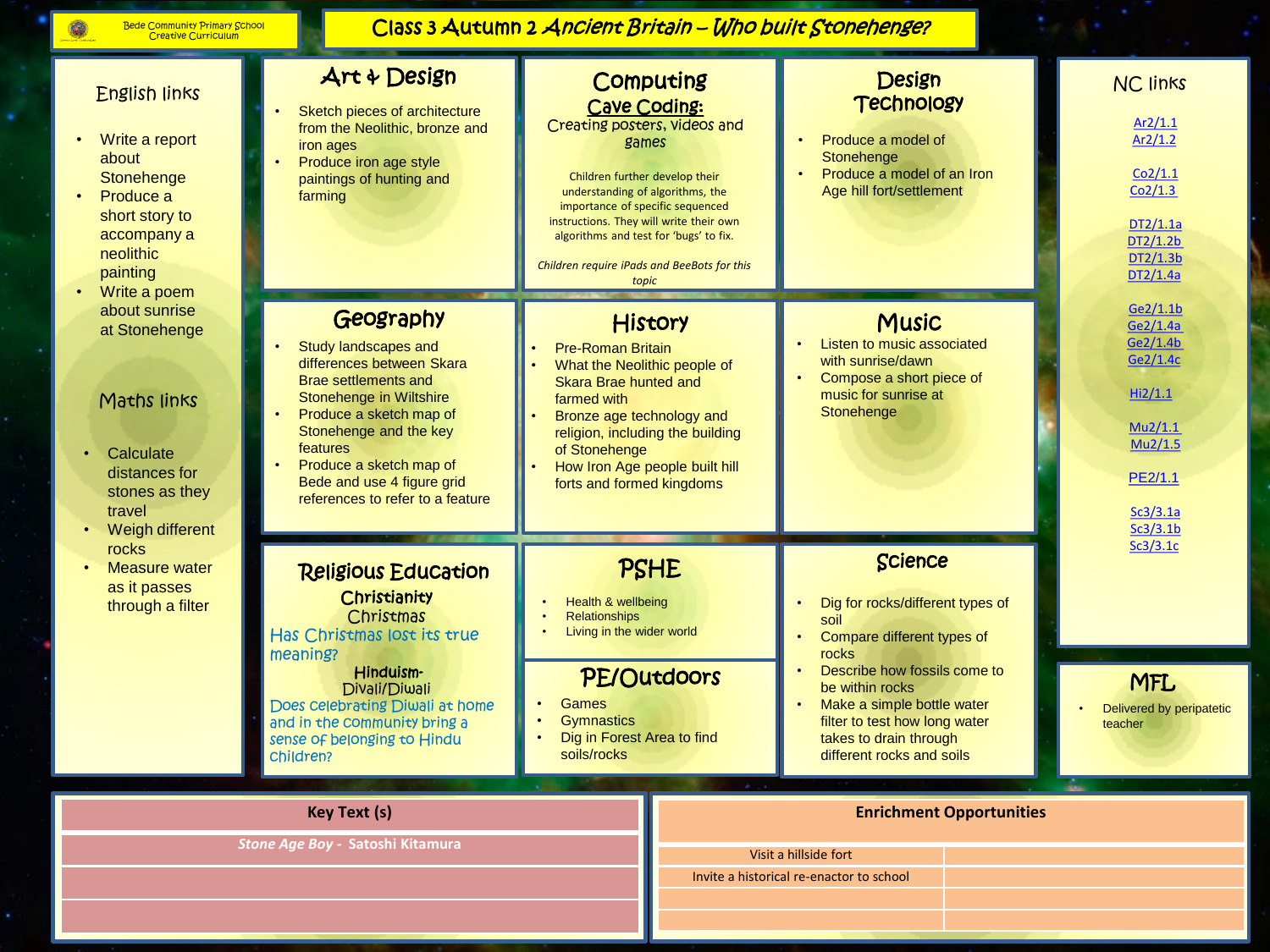## Class 3 Spring 1 Is it my problem?

| <b>English links</b><br>Produce an<br>information text<br>about an<br>endangered<br>species<br>Write a poem<br>linked to climate<br>change<br>Write a report<br>about taking<br>apart a flower in<br>science<br>Describe a<br>country along the<br>equator/in a<br>tropic<br>Maths links<br><b>Track</b><br>temperature<br>changes in<br><b>Forest Area</b><br><b>Find differences</b><br>between<br>temperatures in<br>different<br>countries<br>Order | Art & Design<br>Produce art based upon<br>climate change, contrasting<br>landscape features<br>Produce studied pictures of<br>endangered species                                                                                                                                                                                                          | Your vote, your voice:<br>Creating persuasive<br>multimedia                                                                                                | Computing<br>Children learn about democracy using<br>apps and software to collect data, create<br>posters, create videos, create audio tracks<br>and presentations about their 'party'.<br>Children require Chromebooks, laptops or<br>iPads for this topic | <b>Design</b><br><b>Technology</b><br>Design and make a bottle<br>biome                                                                                    | <b>NC links</b><br>Ar2/1.1<br>Ar2/1.2<br>Co <sub>2</sub> /1.6<br>DT2/1.1a<br>Ge2/1.1c<br>Ge2/1.3a<br>Mu2/2.1 |
|---------------------------------------------------------------------------------------------------------------------------------------------------------------------------------------------------------------------------------------------------------------------------------------------------------------------------------------------------------------------------------------------------------------------------------------------------------|-----------------------------------------------------------------------------------------------------------------------------------------------------------------------------------------------------------------------------------------------------------------------------------------------------------------------------------------------------------|------------------------------------------------------------------------------------------------------------------------------------------------------------|-------------------------------------------------------------------------------------------------------------------------------------------------------------------------------------------------------------------------------------------------------------|------------------------------------------------------------------------------------------------------------------------------------------------------------|--------------------------------------------------------------------------------------------------------------|
|                                                                                                                                                                                                                                                                                                                                                                                                                                                         | Geography<br>Know the positions of the<br><b>Equator and tropics of Cancer</b><br>and Capricorn<br>Produce climate maps of the<br>world<br>Identify hilly and flat parts of<br><b>Europe from maps</b><br><b>Contrast biomes of UK and</b><br>tropics<br><b>Religious Education</b><br><b>Sikhism</b><br>Amrit Ceremony/Khalsa<br>Does joining the Khalsa | History<br>There are no explicit links to history via<br>this topic.<br><b>PSHE</b><br>Health & wellbeing<br><b>PE/Outdoors</b><br><b>Gymnastics/Dance</b> |                                                                                                                                                                                                                                                             | <b>Music</b><br>Write poems about climate<br>change which could be put to<br>an instrumental tune                                                          | PE2/1.1<br>Sci3/2.1<br>Sci3/2.2                                                                              |
|                                                                                                                                                                                                                                                                                                                                                                                                                                                         |                                                                                                                                                                                                                                                                                                                                                           |                                                                                                                                                            |                                                                                                                                                                                                                                                             | <b>Science</b><br>Identify/describe functions of<br>parts (root, stem, leaf, flower)<br><b>Explore requirements for</b>                                    |                                                                                                              |
| temperatures<br>and rainfall by<br>size/amount                                                                                                                                                                                                                                                                                                                                                                                                          | make a person a better<br>Sikh? Why would they want<br>to join?                                                                                                                                                                                                                                                                                           |                                                                                                                                                            |                                                                                                                                                                                                                                                             | growth & how they vary (air,<br>light, nutrients, room)<br>Investigate transport of water<br>Role of flowers in life cycle<br>(pollination, seed dispersal | <b>MFL</b><br>Delivered by peripatetic<br>teacher                                                            |
| <b>Key Text (s)</b><br>The Abominables- Tony Bradman                                                                                                                                                                                                                                                                                                                                                                                                    |                                                                                                                                                                                                                                                                                                                                                           |                                                                                                                                                            |                                                                                                                                                                                                                                                             | <b>Enrichment Opportunities</b>                                                                                                                            |                                                                                                              |
|                                                                                                                                                                                                                                                                                                                                                                                                                                                         |                                                                                                                                                                                                                                                                                                                                                           |                                                                                                                                                            |                                                                                                                                                                                                                                                             | Visit a botanic garden<br><b>Use Google Expeditions</b>                                                                                                    |                                                                                                              |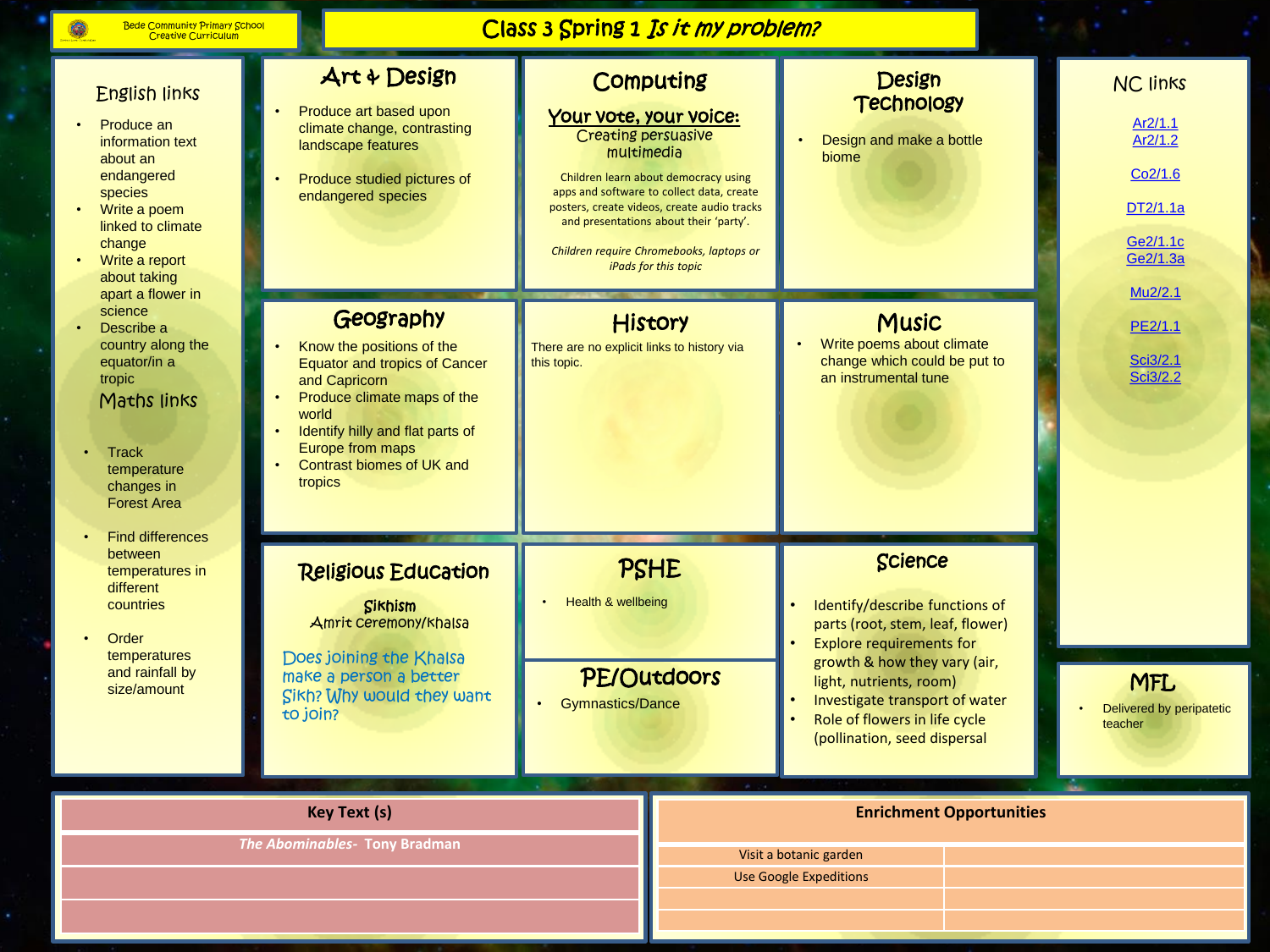6

## Class 3 Spring 2 What makes you healthy?

| <b>English links</b><br>Create a<br>character and<br>profile for a worry<br>monster,<br>personifying a<br>feeling like those<br>in the key text<br>Write a poem<br>about the worry<br>monster<br>Maths links<br><b>Identify fractions</b><br>of a plate taken<br>up by different<br>foods | Art & Design<br>Produce art in the style of<br>Arcimboldo using healthy foods                                                                              |                                                                                                                                                                                                                           | <b>Design</b><br>Computing<br><b>Technology</b><br><b>Health Program:</b><br>How to create, analyse<br>Recognise grown, reared and<br>and decompose algorithms<br>caught foods from a healthy meal<br>Identify key aspects of the Eatwell<br>plate<br>Children further develop their<br>Prepare a healthy meal/part of a<br>understanding of algorithms as they seek<br>healthy meal<br>to break down simple games and<br>understand how they work - to then<br>create their own 'healthy' game.<br>Children require iPads |                                                                                                                                                                |                                 | <b>NC links</b><br>Ar2/1.3<br>Co2/1.2<br>Co2/1.3<br>DT2/2.1a<br>DT2/2.1c<br>PE2/1.1<br>Sci3/2.2 |
|-------------------------------------------------------------------------------------------------------------------------------------------------------------------------------------------------------------------------------------------------------------------------------------------|------------------------------------------------------------------------------------------------------------------------------------------------------------|---------------------------------------------------------------------------------------------------------------------------------------------------------------------------------------------------------------------------|----------------------------------------------------------------------------------------------------------------------------------------------------------------------------------------------------------------------------------------------------------------------------------------------------------------------------------------------------------------------------------------------------------------------------------------------------------------------------------------------------------------------------|----------------------------------------------------------------------------------------------------------------------------------------------------------------|---------------------------------|-------------------------------------------------------------------------------------------------|
|                                                                                                                                                                                                                                                                                           | Geography<br>There are no explicit links to geography<br>via this topic.                                                                                   | <b>History</b><br>There are no explicit links to history via<br>this topic.<br>PSHE<br>Health & wellbeing<br><b>Relationships</b><br>PE/Outdoors<br><b>Gymnastics/Dance</b><br>Use outdoor planters for food<br>$\bullet$ |                                                                                                                                                                                                                                                                                                                                                                                                                                                                                                                            | <b>Music</b><br>There are no explicit links to music via<br>this topic.                                                                                        |                                 | Sci4/2.2                                                                                        |
| Calculate the<br>costs of a<br>healthy meal<br>Make a shopping<br>list which adds to<br>a specific total                                                                                                                                                                                  | <b>Religious Education</b><br>Christianity<br>Easter<br><b>Forgiveness</b><br>What is 'good' about Good<br>Friday?<br>The bible-passages from<br>the bible |                                                                                                                                                                                                                           |                                                                                                                                                                                                                                                                                                                                                                                                                                                                                                                            | Science<br>Describe essential functions of<br>the digestive system<br><b>Get nutrition from food</b><br>Skeletal/muscular system (simple<br>names) & functions |                                 | <b>MFL</b><br>Delivered by peripatetic<br>teacher                                               |
| <b>Key Text (s)</b><br>The Hodgeheg - Dick King Smith<br>The Huge Bag of Worries- Virginia Ironside                                                                                                                                                                                       |                                                                                                                                                            |                                                                                                                                                                                                                           |                                                                                                                                                                                                                                                                                                                                                                                                                                                                                                                            | Visit the Centre for Life<br>Invite a sportsperson into school                                                                                                 | <b>Enrichment Opportunities</b> |                                                                                                 |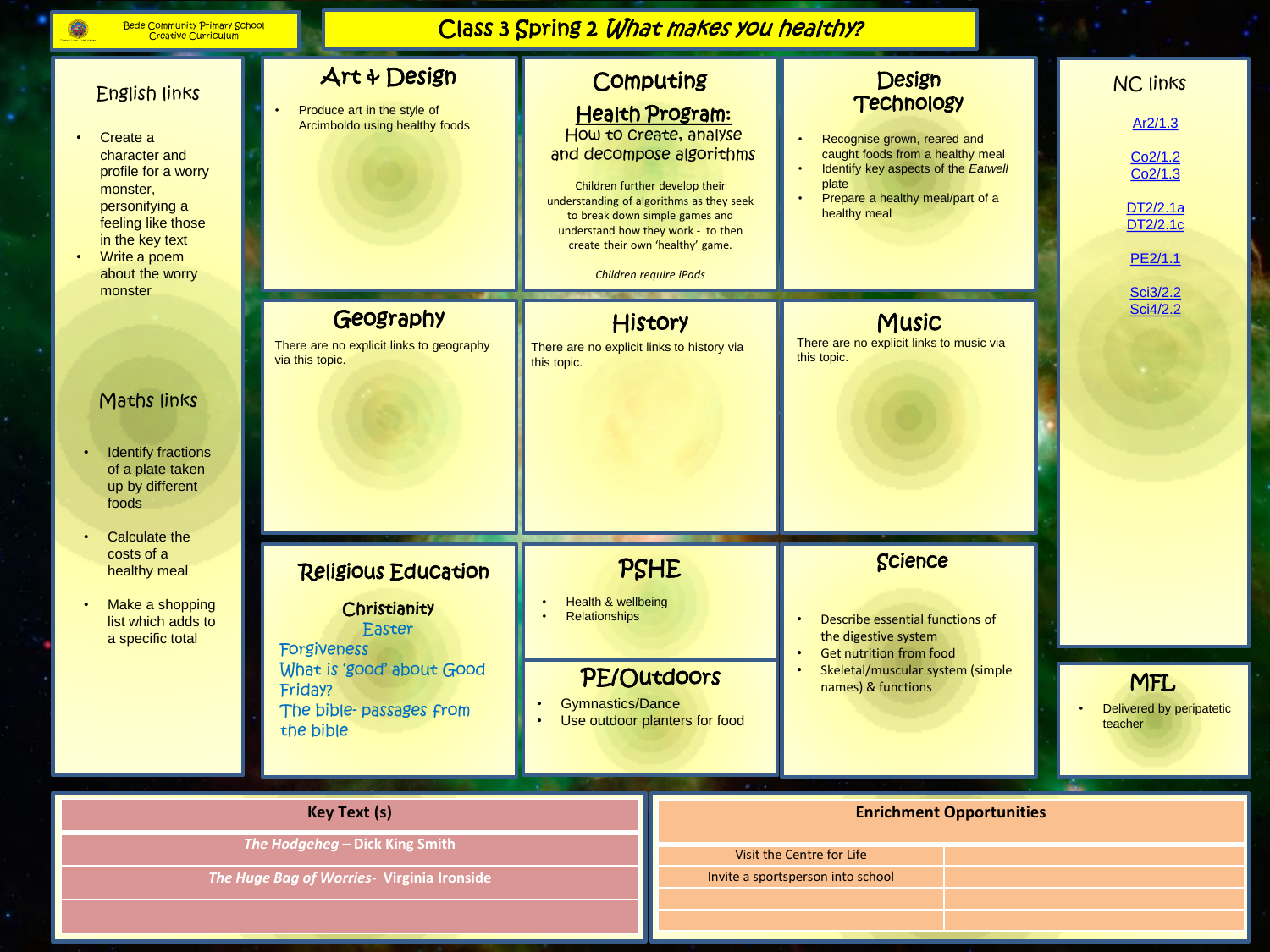6

# Class 3 Summer 1 Roman Britain

| <b>English links</b><br>Write a news<br>report about the<br><b>Roman invasion</b><br>Produce a script<br>for a slideshow<br>about the roman<br><i>invasion</i><br>Describe the<br>physical features<br>of parts of the<br>Roman empire<br>Maths links<br>Measure the<br>space needed<br>for turrets and | Art & Design<br>Produce designs for a Roman<br>shield using blocks of colour and<br>shape<br>Produce mixed media art (video,<br>photography) of the Roman fort<br>outside<br>Geography<br>Produce a labelled map of<br>Europe/Mediterranean to show the<br>spread of the Roman Empire<br>Identify physical features of the<br>empire - e.g. volcanoes, different<br>climates, rivers<br>Produce a sketch map of the fort<br>made in DT | Coding<br>How to code in blocks<br>Place the Roman invasion on a<br>timeline to show how time had<br>passed since the stone age<br><b>Understand where the Romans</b><br>came from and why they invaded<br><b>Britain</b><br>Understand why the second<br>invasion succeeded - alliances<br>with the Celts<br>in 2018 | Computing<br>Obstructionum:<br>Children explore Scratch and learn<br>how to create sprites/stages, loops,<br>conditional statements and<br>operators.<br>Children require Chromebooks or<br>Laptops<br><b>History</b><br>Identify evidence of Roman Britain | <b>Design</b><br><b>Technology</b><br>Design and build a Roman fort,<br>similar to Vindolanda<br><b>Evaluate the model</b><br><b>Music</b><br>Download Romans! From BBC<br>schools for Roman themed singing<br>activities |                                 | <b>NC links</b><br>Ar2/1.2<br>Co2/1.1<br>Co2/1.2<br>Co <sub>2</sub> /1.3<br>DT2/1.3b<br>DT2/1.4a<br>Ge2/1.1a<br>Ge2/1.3a<br>Ge2/1.4c<br>Hi2/1.2<br>Mu <sub>2</sub> /1.1<br>PE2/1.1<br>Sci3/4.1 |  |
|---------------------------------------------------------------------------------------------------------------------------------------------------------------------------------------------------------------------------------------------------------------------------------------------------------|----------------------------------------------------------------------------------------------------------------------------------------------------------------------------------------------------------------------------------------------------------------------------------------------------------------------------------------------------------------------------------------------------------------------------------------|-----------------------------------------------------------------------------------------------------------------------------------------------------------------------------------------------------------------------------------------------------------------------------------------------------------------------|-------------------------------------------------------------------------------------------------------------------------------------------------------------------------------------------------------------------------------------------------------------|---------------------------------------------------------------------------------------------------------------------------------------------------------------------------------------------------------------------------|---------------------------------|------------------------------------------------------------------------------------------------------------------------------------------------------------------------------------------------|--|
| playground<br><b>Scale events</b><br>from the Roman<br>empire on a<br>timeline<br>Measure the size<br>of shadows<br>outside                                                                                                                                                                             | <b>Religious Education</b><br><b>Sikhism</b><br>Community<br>Do Sikhs think it is important to<br>share?<br>Prayer and worship<br>How do Sikhs show commitment<br>to God? Compare their practices<br>in order to explore which shows<br>the most commitment                                                                                                                                                                            | <b>Relationships</b><br>Living in the wider world<br>Games<br><b>Athletics</b><br>$\bullet$<br>Roman fort built for mixed<br>media art                                                                                                                                                                                | <b>PSHE</b><br><b>PE/Outdoors</b>                                                                                                                                                                                                                           | <b>Science</b><br>Use a sundial to see how shadows<br>are formed and track patterns in<br>the size of shadows.                                                                                                            |                                 | <b>MFL</b><br>Delivered by peripatetic<br>teacher                                                                                                                                              |  |
| <b>Key Text (s)</b><br>The Sheep Pig- Dick King Smith<br>Julius Zebra: Rumble with the Romans!- Gary Northfield                                                                                                                                                                                         |                                                                                                                                                                                                                                                                                                                                                                                                                                        |                                                                                                                                                                                                                                                                                                                       |                                                                                                                                                                                                                                                             | Visit Vindolanda<br><b>Visit Great North Museum</b>                                                                                                                                                                       | <b>Enrichment Opportunities</b> |                                                                                                                                                                                                |  |